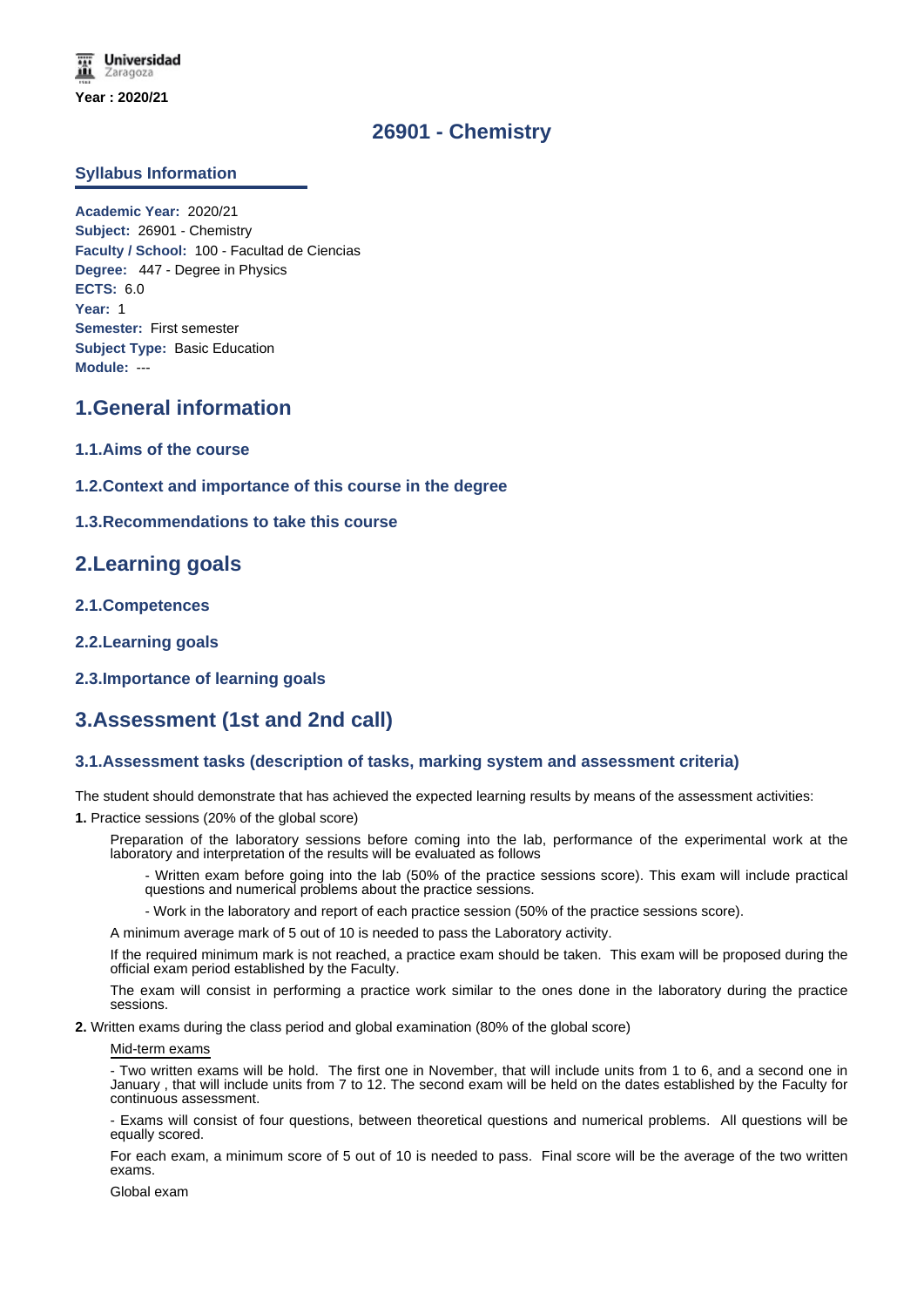For students that did not pass the mid-term exams will be a global exam during the official calls in February and September. Exam dates will be stablished by the Faculty prior to the beginning of the academic year.

The written exam will consist of four theoretical questions and two numerical problems. All questions will be equally scored.

Students that only failed one of the mid-term exams might choose to take the exam only for the part they failed. The written will consist of four questions, between theoretical questions and numerical problems. All questions will be equally scored. This will only apply for the February call.

Students that wish to increase their mark can take the global exam of the February call. The highest mark will be considered.

To pass the course it will be necessary to obtain a minimum score of 5 in both the global exam and laboratory activity.

The final mark will be calculated as

Global exam

Final mark=  $0.8 \times$  global mark +  $0.2 \times$  practice sessions

In case of not reaching the minimum score of 5 in any of the two parts (global mark or practice sessions), the course will be considered 'failed' and final mark will be equal to the failed part.

#### **Passing the course by a single global assessment**

To pass the evaluation activities should be desirable for students to regularly attend the planned activities along the course. Nevertheless, because varied profile of students, it might be impossible for some of them to attend class with the desired regularity due professional reasons. In this case, it will be possible to obtain the highest score taken a written exam that will assess all the theoretical and practice topics covered along the course and described in the syllabus. Corresponding exams will be held during the official calls established by the Faculty in February and September.

## **4.Methodology, learning tasks, syllabus and resources**

### **4.1.Methodological overview**

The methodology followed in this course is oriented towards achievement of the learning objectives. It favors the understanding of the different chemical processes that occur in the environment. A wide range of teaching and learning tasks are implemented, such as theory sessions, laboratory sessions, assignments, and tutorials.

Students are expected to participate actively in the class throughout the semester.

Classroom materials will be available via Moodle. These include a repository of the lecture presentations used in class, the course syllabus, as well as other course-specific learning materials.

Further information regarding the course will be provided on the first day of class.

### **4.2.Learning tasks**

The 6 ECTS course is organized according to:

- M1. Lectures: 3.5 ECTs (35 hours). Master classes based on an expository presentation format to provide students the basic principles of Chemistry. The lecture contents as well as complementary material will be available in the Moodle Course.
- M2. Problem solving classes and seminars: 1.5 ECTs (15 hours). Classes to practice on problem solving and case analysis skills. The student will be provided with a set of problems and questions along with some of the answers. Representative examples will be discussed at the classroom working on the strategies to solve the problems and leaving the rest for the personal student work.
- M3. Laboratory sessions: 1.0 ECTs. (10 hours). The students will be organized in pairs to acquire teamwork skills. Before the start of the laboratory sessions, the student will have a manual with all the information required for the practice work. The content of the practice sessions are related to the issues discussed in the lectures. Each student must present an individual report of the results of each practice session giving answers to the questions proposed in the laboratory.
- M4. Tutorials: The resolution of questions or more detailed explanation of concepts will take place in the teacher's office at the specified schedule. It is highly recommended the attendance to tutorials for a better progress of the course
- Assignments: 90 hours.

Theory sessions: lecture notes and a series of problems will be available for the students. At the end of each topic, some of the problems will be solved in class by the professor and the rest will be done individually.

Laboratory sessions: In these 3-hour sessions students are provided with the practice exercises' instructions to be done as we as a theoretical introduction to the session's contents.

### **4.3.Syllabus**

The course will address the following topics: